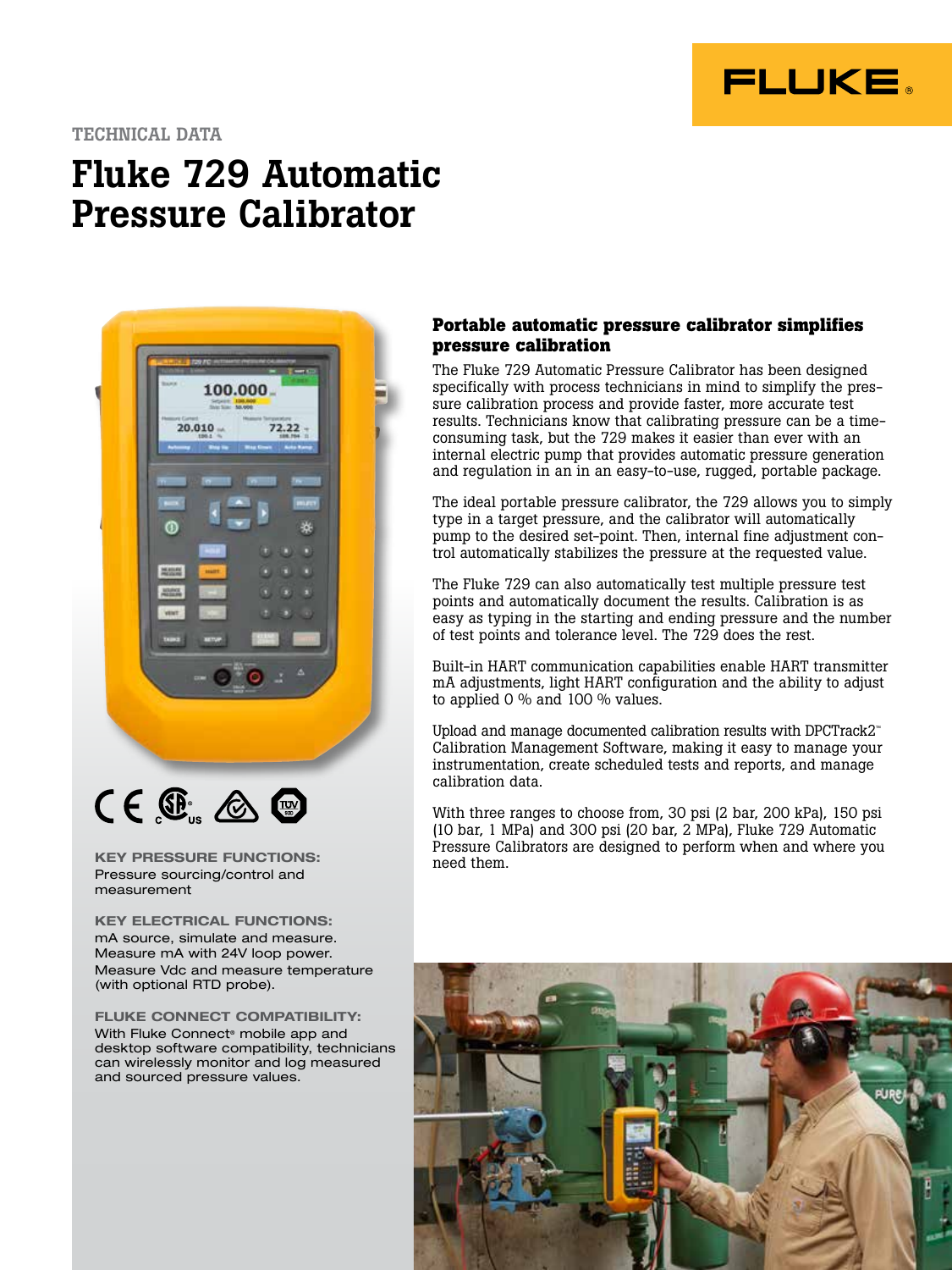

### **Fluke 729 key features:**

- Automatic pressure generation and regulation to 300 psi
- Easily document the process using onboard test templates
- Automatic internal fine-pressure adjustment
- Measure, source and simulate 4 to 20 mA signals
- 24V loop power for powering transmitters for tests
- Bright dual/triple-channel color graphical display
- HART communication for testing HART smart transmitters
- Built in leak testing for verifying test setups for leakage
- Rugged portable design with standard 3-year warranty
- Fluke Connect<sup>®</sup> App compatibility
- Measure temperature with optional 720RTD probe
- Measure Vdc for testing 1 V dc to 5 V dc output transmitters
- Compatible with 700 Series and 750 Series pressure modules
- Upload documented test results to DPCTrack2™ Calibration Management Software
- Innovative semi-rigid carrying case designed for field work

Automatic pressure generation and control to 300 psi, (20 bar, 2 MPa). Enter a pressure and the 729 automatically pumps to the desired pressure. Fill in a test template and the 729 will automatically pump to and document a multiple-point pressure calibration test.

FLUKE ®

Easy calibration documentation using defined templates for transmitters and switches. Type in the starting and ending test pressures and number of test points. The 729 does the rest by documenting the applied pressure, measured mA and % error for each test point. The bright color graphical display will flag out of tolerance test results in red.

Automatic internal fine pressure adjustment helps compensate for minor leaks in hoses and test setups. No need to manually turn a vernier to compensate for leaks helping to eliminate the hassle of manual pumping and manual fine adjustment of test setups.

HART communication enables mA output trim, trim to applied values and pressure zero trimming of HART pressure transmitters. You can also do light configuration tasks such as changing a transmitter tag, measurement units and ranging. Other supported HART commands include setting fixed mA outputs for troubleshooting, read device configuration and variables and read device diagnostics.

Measure mA signals on transmitter outputs, source and simulate mA signals for testing I/Ps and other mA loop devices. Includes a 24V loop power supply for testing and powering transmitters in standalone tests disconnected from the control system.

Rugged portable design and 3-year warranty set the 729 apart from most other pressure calibrators. The 729 is tested and warranted to withstand a 1-meter drop test so it is ready for field instrumentation calibration work.

Fluke Connect<sup>®</sup> compatibility enables a user to perform remote monitoring using the Fluke Connect mobile app and also manage and store pressure measurements and logging events. Share measurements using ShareLive™ video calls and emails.

Measure temperature with optional 720RTD probe for performing custody transfer calibrations.

Measure pressure with legacy 700 Series and the new 750 Series pressure modules if different pressure measurement ranges or resolution is desired.

Multiple language support, select language from the instrument setup utility. Hart communication commands are limited to English per the HART device descriptors and protocol.

Semi-rigid carrying case designed for field work, with room in the case to store test hoses, fittings, test leads and small hand tools needed for field pressure calibrations.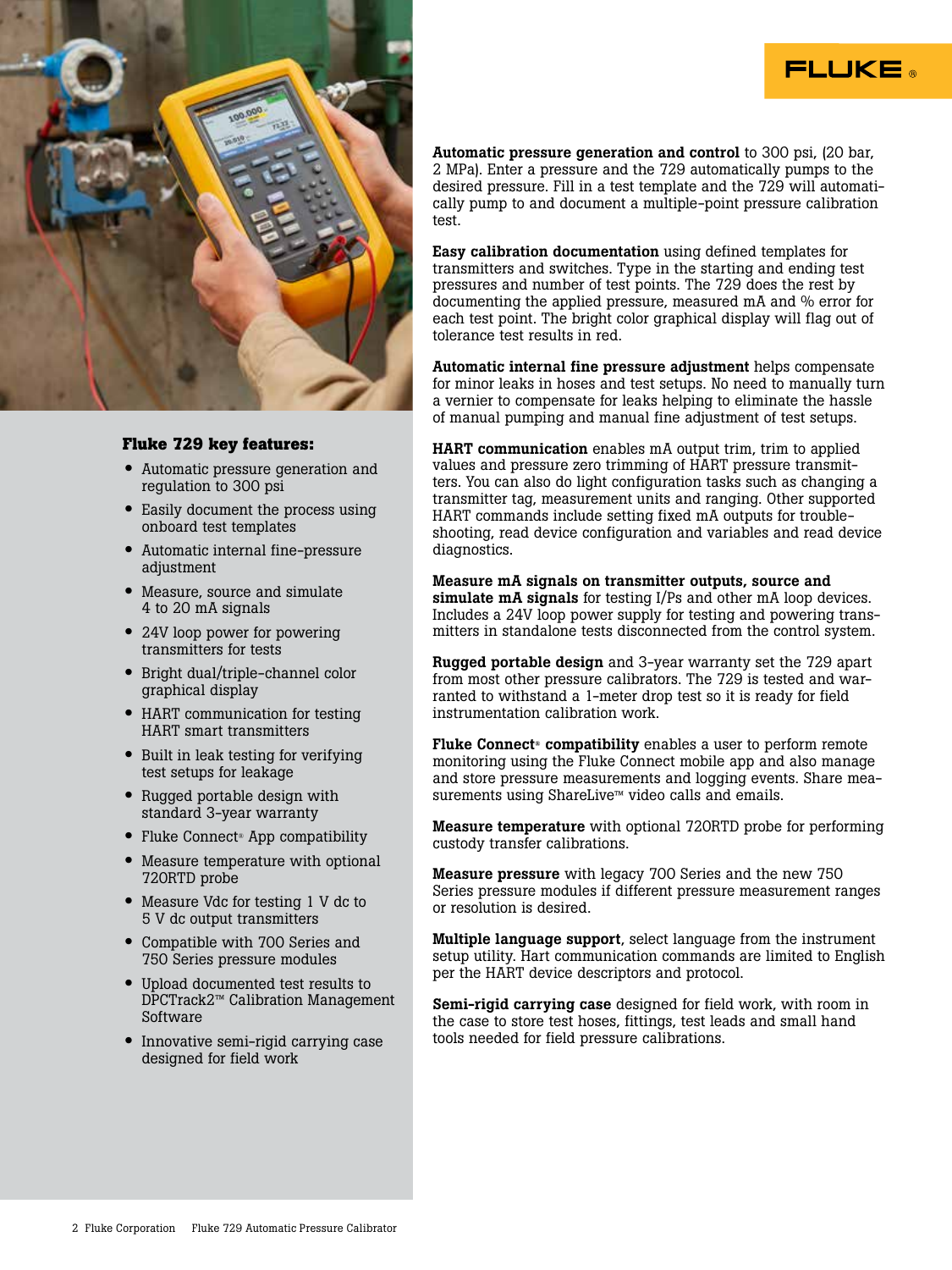

## **Specifications**

| <b>Pressure specification*</b>            |                            |  |
|-------------------------------------------|----------------------------|--|
| One-year specification                    | $0.02\%$ of full scale     |  |
| Control specification                     | 0.005 % full scale minimum |  |
| *Caa maanial fau datailad suasifisationa. |                            |  |

\*See manual for detailed specifications

| <b>Model</b>         | Psi range, resolution     | <b>Bar range, resolution</b> | kPa range, resolution     | <b>Comment</b>                                         |
|----------------------|---------------------------|------------------------------|---------------------------|--------------------------------------------------------|
| 729 30G              | -12.0000 to 30.0000 psi   | $-0.82737$ to 2.06842 bar    | -82.737 to 206.843 kPa    | No wireless communication                              |
| 729 150G             | -12.000 to 150.000 psi    | $-0.8273$ to $10.3421$ bar   | $-82.73$ to $1034.21$ kPa | No wireless communication                              |
| 729 300G             | -12.000 to 300.000 psi    | $-0.8273$ to 20.6843 bar     | $-82.73$ to 2068.43 kPa   | No wireless communication                              |
| 729 30G FC           | -12.0000 to 30.0000 psi   | $-0.82737$ to 2.06842 bar    | -82.737 to 206.843 kPa    | Wireless communication<br>for Fluke Connect            |
| 729 150G FC          | $-12.000$ to 150.000 psi  | $-0.8273$ to $10.3421$ bar   | $-82.73$ to $1034.21$ kPa | Wireless communication<br>for Fluke Connect            |
| 729 300G FC          | -12.000 to 300.000 psi    | $-0.8273$ to 20.6843 bar     | $-82.73$ to 2068.43 kPa   | Wireless communication<br>for Fluke Connect            |
| <b>729CN 200K</b>    | $-12.0000$ to 30.0000 psi | -0.82737 to 2.06842 bar      | -82.737 to 206.843 kPa    | For China, no wireless communication                   |
| <b>729CN 1M</b>      | $-12.000$ to 150.000 psi  | $-0.8273$ to $10.3421$ bar   | -82.73 to 1034.21 kPa     | For China, no wireless communication                   |
| <b>729CN 2M</b>      | $-12.000$ to 300.000 psi  | $-0.8273$ to 20.6843 bar     | -82.73 to 2068.43 kPa     | For China, no wireless communication                   |
| <b>729CN 200K FC</b> | $-12.0000$ to 30.0000 psi | $-0.82737$ to 2.06842 bar    | -82.737 to 206.843 kPa    | For China, wireless communication<br>for Fluke Connect |
| <b>729CN 1M FC</b>   | $-12.000$ to 150.000 psi  | $-0.8273$ to $10.3421$ bar   | $-82.73$ to $1034.21$ kPa | For China, wireless communication<br>for Fluke Connect |
| <b>729CN 2M FC</b>   | -12.000 to 300.000 psi    | $-0.8273$ to 20.6843 bar     | -82.73 to 2068.43 kPa     | For China, wireless communication<br>for Fluke Connect |
| 729JP 200K           | N/A                       | N/A                          | -82.737 to 206.843 kPa    | For Japan, no wireless communication                   |
| 729JP 1M             | N/A                       | N/A                          | -82.73 to 1034.21 kPa     | For Japan, 1 MPa range, no wireless<br>communication   |
| 729JP 2M             | N/A                       | N/A                          | -82.73 to 2068.43 kPa     | For Japan, 2 MPa range, no wireless<br>communication   |
| <b>729JP 200K FC</b> | N/A                       | N/A                          | -82.737 to 206.843 kPa    | For Japan, wireless communication<br>for Fluke Connect |
| 729JP 1M FC          | N/A                       | N/A                          | -82.73 to 1034.21 kPa     | For Japan, wireless communication<br>for Fluke Connect |
| <b>729JP 2M FC</b>   | N/A                       | N/A                          | $-82.73$ to 2068.43 kPa   | For Japan, wireless communication<br>for Fluke Connect |

### **Electrical specification**

All specifications are valid to 110 % of range, except 24 mA source and simulate which are valid to 100 % of range.

| Ranges                                                   |                                                                                                                            |
|----------------------------------------------------------|----------------------------------------------------------------------------------------------------------------------------|
| mA measure, source and simulate                          | $0$ mA to $24$ mA                                                                                                          |
| Volts dc measure                                         | $0 \text{ V}$ dc to $30 \text{ V}$ dc                                                                                      |
| <b>Resolution</b>                                        |                                                                                                                            |
| mA dc source, simulate and measure                       | $1 \mu A$                                                                                                                  |
| Voltage dc measurement                                   | $1 \text{ mV}$                                                                                                             |
| Accuracy                                                 | 0.01 % $\pm$ 2 LSD all ranges (at 23 °C $\pm$ 5 °C)                                                                        |
| Stability                                                | 20 ppm of full scale / $^{\circ}$ C from -10 $^{\circ}$ C to +18 $^{\circ}$ C and 28 $^{\circ}$ C to +50 $^{\circ}$ C      |
| Loop compliance voltage                                  | 24 V dc @ 20 mA                                                                                                            |
| mA simulate external voltage requirement                 | 12 V dc to 30 V dc                                                                                                         |
| Temperature measurement only/100 $\Omega$ Pt(385)<br>RTD | $-50$ °C to 150 °C ( $-58$ °F to 302 °F)                                                                                   |
| Temperature resolution                                   | $0.01 °C$ (0.01 °F)                                                                                                        |
| Temperature accuracy                                     | $\pm$ 0.1 °C (0.2 °F) $\pm$ 0.25 °C ( $\pm$ 0.45 °F) combined uncertainty when using 720 RTD probe<br>(optional accessory) |
| Drive capability                                         | 1200 $\Omega$ without HART resistor, 950 $\Omega$ with internal HART resistor                                              |
|                                                          |                                                                                                                            |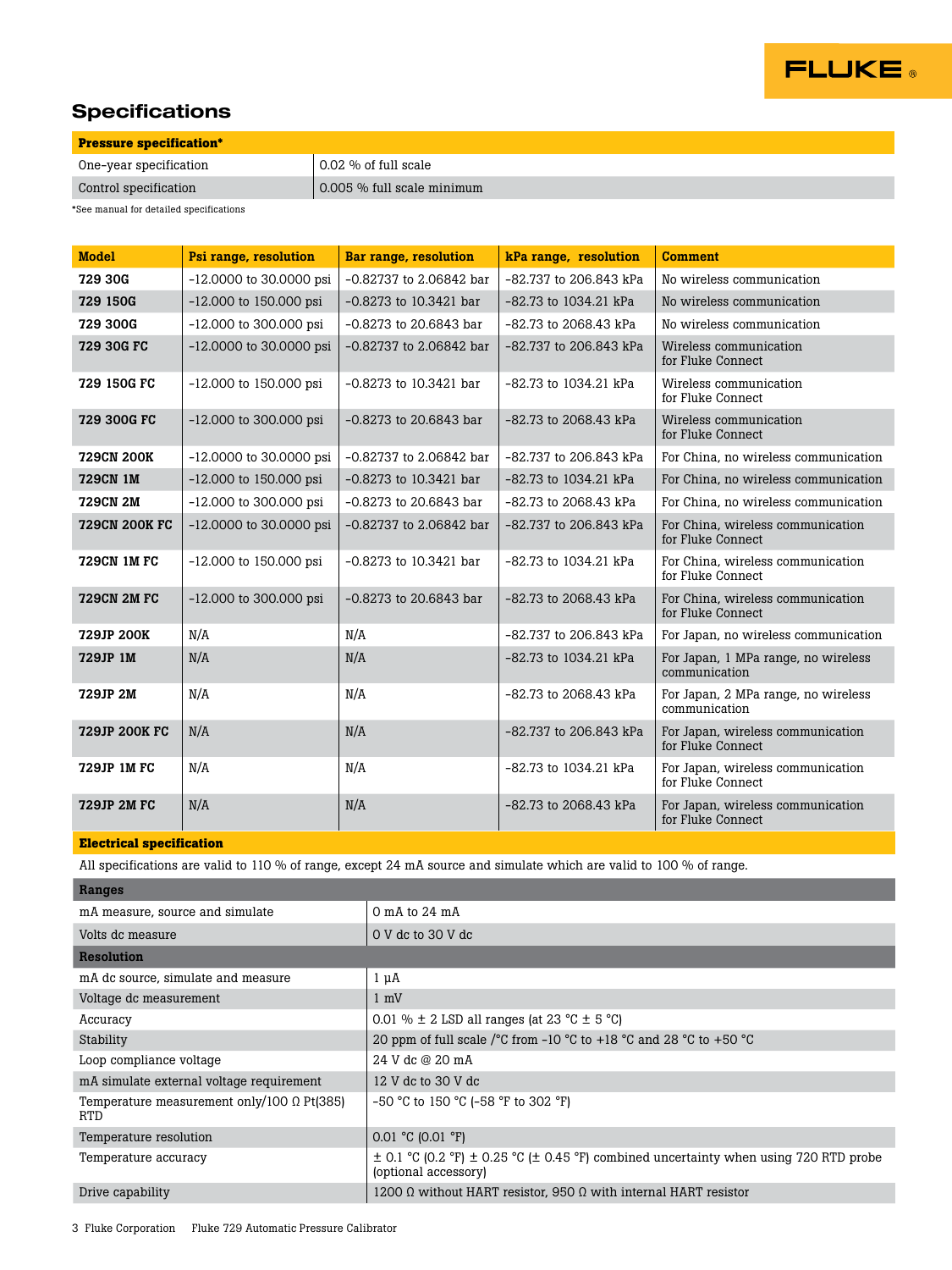

| <b>General specifications</b>      |                                                                     |  |  |  |
|------------------------------------|---------------------------------------------------------------------|--|--|--|
| <b>Mechanical specification</b>    |                                                                     |  |  |  |
| Size (HxWxL)                       | 7 cm x 27.94 cm x 17.27 cm (2.75 in x 11 in x 6.8 in)               |  |  |  |
| Weight                             | 6.5 lbs., 2.95 kg                                                   |  |  |  |
| Ingress protection                 | <b>IP54</b>                                                         |  |  |  |
| <b>Environmental specification</b> |                                                                     |  |  |  |
| Operating temperature              | -10 °C to 50 °C for measurement, 0 °C to 50 °C for pressure control |  |  |  |
| Battery will only charge to 40 °C  |                                                                     |  |  |  |
| Storage temperature                | $-20$ °C to 60 °C                                                   |  |  |  |
| Operating altitude                 | $3000 \text{ m}$                                                    |  |  |  |
| Storage altitude                   | 13000 m                                                             |  |  |  |
| Wireless (729FC only)              |                                                                     |  |  |  |
| Radio frequency certification      | FCC ID: T68-FBLE IC:6627A-FBLE                                      |  |  |  |
| Wireless radio frequency range     | 2412 MHz to 2462 MHz                                                |  |  |  |

# Ordering information

| <b>Model</b>             | <b>Description</b>                                                                      | <b>Comment</b>                                                                      |
|--------------------------|-----------------------------------------------------------------------------------------|-------------------------------------------------------------------------------------|
| <b>FLK-729 30G</b>       | Fluke 729 30G, 30 psi, 2 Bar Automatic Pressure<br>Calibrator                           | 30 psi, 2 bar range, no wireless communication                                      |
| <b>FLK-729 150G</b>      | Fluke 729 150G, 150 psi, 10 Bar Automatic<br>Pressure Calibrator                        | 150 psi, 10 bar range, no wireless communication                                    |
| <b>FLK-729 300G</b>      | Fluke 729 300G, 300 psi, 20 Bar Automatic<br>Pressure Calibrator                        | 300 psi, 20 bar range, no wireless communication                                    |
| <b>FLK-729 30G FC</b>    | Fluke 729 30G FC, 30 psi, 2 Bar Automatic<br>Pressure Calibrator, with Fluke Connect    | 30 psi, 2 bar range, includes wireless communication for<br>Fluke Connect           |
| <b>FLK-729 150G FC</b>   | Fluke 729 150G FC, 150 psi, 10 Bar Automatic<br>Pressure Calibrator, with Fluke Connect | 150 psi, 10 bar range, includes wireless communication for<br>Fluke Connect         |
| <b>FLK-729 300G FC</b>   | Fluke 729 300G FC, 300 psi, 20 Bar Automatic<br>Pressure Calibrator, with Fluke Connect | 300 psi, 20 bar range, includes wireless communication for<br>Fluke Connect         |
| <b>FLK-729CN 200K</b>    | Fluke 729CN 200K, 200 kPa Automatic Pressure<br>Calibrator, China                       | For China, 200 kPa range, no wireless communication                                 |
| <b>FLK-729CN 1M</b>      | Fluke 729CN 1M, 1 MPa Automatic Pressure<br>Calibrator, China                           | For China, 1 mpa range, no wireless communication                                   |
| FLK-729CN 2M             | Fluke 729CN 2M, 2 MPa Automatic Pressure<br>Calibrator, China                           | For China, 2 MPa range, no wireless communication                                   |
| <b>FLK-729CN 200K FC</b> | Fluke 729CN 200K FC, 200 kPa Automated<br>Pressure Calibrator, China with Fluke Connect | For China, 200 kPa Range, includes wireless communication<br>for Fluke Connect      |
| <b>FLK-729CN 1M FC</b>   | Fluke 729CN 1M FC, 1 MPa Automatic Pressure<br>Calibrator, China with Fluke Connect     | For China, 1 MPa range, includes wireless communication for<br>Fluke Connect        |
| FLK-729CN 2M FC          | Fluke 729CN 2M FC, 2 MPa Automatic Pressure<br>Calibrator, China with Fluke Connect     | For China, 2 MPa range includes wireless communication for<br><b>Fluke Connect</b>  |
| <b>FLK-729JP 200K</b>    | Fluke 729JP 200K, 200 kPa Automatic Pressure<br>Calibrator, Japan                       | For Japan, 200 kPa Range, no wireless communication                                 |
| <b>FLK-729JP 1M</b>      | Fluke 729JP 1M, 1 MPa Automatic Pressure<br>Calibrator, Japan                           | For Japan, 1 MPa Range, no wireless communication                                   |
| FLK-729JP 2M             | Fluke 729JP 2M, 2 MPa Automatic Pressure<br>Calibrator, Japan                           | For Japan, 2 MPa range, no wireless communication                                   |
| <b>FLK-729JP 200K FC</b> | Fluke 729JP 200K FC, 200 kPa Automatic Pressure<br>Calibrator, Japan with Fluke Connect | For Japan, 200 kPa range, includes wireless communication for<br>Fluke Connect      |
| FLK-729JP 1M FC          | Fluke 729JP 1M FC. 1 MPa Automatic Pressure<br>Calibrator, Japan with Fluke Connect     | For Japan, 1 MPa range, includes wireless communication for<br><b>Fluke Connect</b> |
| <b>FLK-729JP 2M FC</b>   | Fluke 729JP 2M FC, 2 MPa Automatic Pressure<br>Calibrator, Japan with Fluke Connect     | For Japan, 2 MPa range, includes wireless communication for<br><b>Fluke Connect</b> |